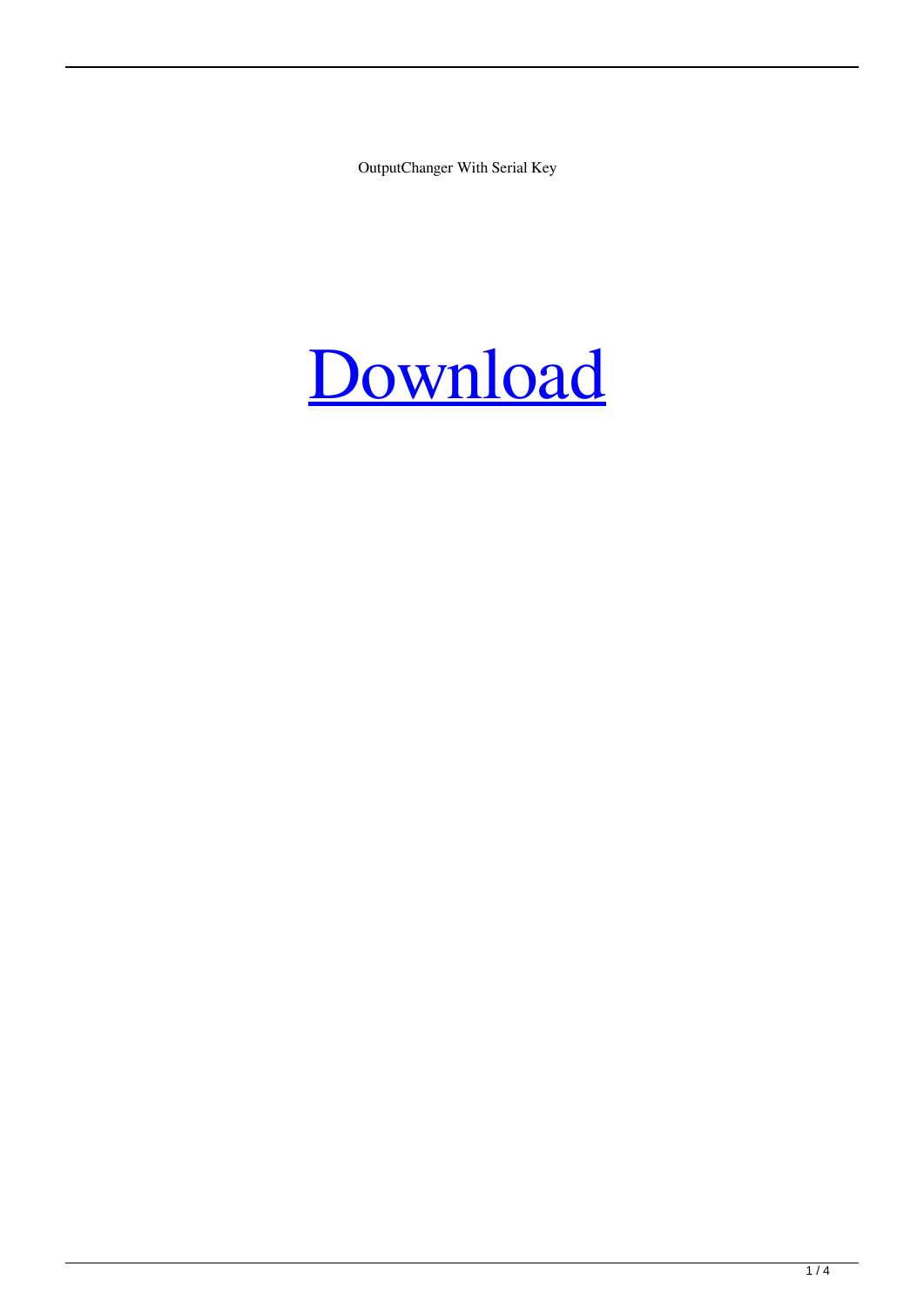# **OutputChanger Crack Torrent Download [Win/Mac]**

If you use a gamepad mapper, it even becomes possible to change the audio output device or primary display directly from your controller. When a feature isn't what you want Still not convinced? Well, the good news is that OutputChanger Crack Mac won't force you into choosing a default device at the moment when you use the application. You can always change the settings with a single click in the settings menu. Input the audio device you want to use and click "Switch to Device", or change the primary display to a monitor you like with "Switch to Display". The available device names are accurate, and the application will display them in a tooltip if you hover over the desired device. You can also do this by simply right-clicking on the system tray icon. That way, you can easily change the device while having a comfortable and peaceful environment at the same time. Change the device settings at will While the settings can be quickly changed within the application, you can also do this from the tray menu. You can change the audio output device from Devices, the primary display from Display or even both with Settings. As soon as you are finished configuring your desired settings, press the "Apply" button. You can also save the current configuration to a profile with "Save Settings", and the profile will be stored on disk. OutputChanger Features: OutputChanger can also be used to easily switch between Windows 10 audio and video output devices. The global shortcuts can be customized, and you can easily change the default audio output device or primary display by using the application's hotkeys. When you press  $CTRL + F10$ , the currently active device will be switched with the default audio or video output device. This application is very lightweight, and will run in the background while you play any other games or applications. The menu bar is full of options, and it can even be customized and saved to a profile. Help menu offers help at any time, including the installation instructions. InputChanger is intended to be very easy-to-use, but if you prefer to have more control over your settings, you can also adjust the default settings from the application's main window. This lets you apply these changes to the application with a single click instead of launching the settings menu every time you want to switch the default audio output device or primary display

# **OutputChanger Crack+ [32|64bit]**

• Change to another output device with a simple hotkey. • Change the primary display with a single hotkey. • Simple to use, no registration required! • Runs as a background service, does not use system resources. • Does not modify or change any settings in Windows! • Huge variety of global shortcuts. • Easy to use interface for changing audio devices. • Keyboard shortcuts with customizable configurations. • Option to activate the hotkey via controller. • Option to activate the hotkey via controller. • Sends notification to the tray when a new audio device is available. • Sends notification to the tray when a display change is performed. • Displays the screen on the current active output device. • Free! You can download OutputChanger to try it out for yourself. Just visit the official website here: You can follow us on the following social media pages: Facebook: Twitter: If you have any questions or any suggestions, please leave a message below. Table of Contents:  $00:00 =$  Introduction  $01:29 =$  Overview of the application  $10:00 =$  What does the application do?  $14:40 =$  An easy way to create custom shortcuts  $18:50 =$  A quick tutorial to give you the basics on using the application  $21:25 =$  How to change the Output Devices with the application  $28:00 =$ How to set the primary display  $29:20 =$  When is the best time to run the application?  $30:50 =$  Is the application free?  $31:15 =$ What happens if you forget to run the application?  $32:45 =$ Why is the application free?  $33:00 =$ What can we do to help development? 35:05 = Conclusion What is Xpadder? Xpadder is a handy tool for gamers out there who want to improve their gaming experience. Download and install Xpadder on your Windows 10 computer for various reasons, from simple performance optimisations to more advanced game configurations. Here are some of the main features that you can get from Xpadder: 1. Control your speakers and set the volume You can easily control how much volume you want in your computer from the options you get after you install Xpadder. a69d392a70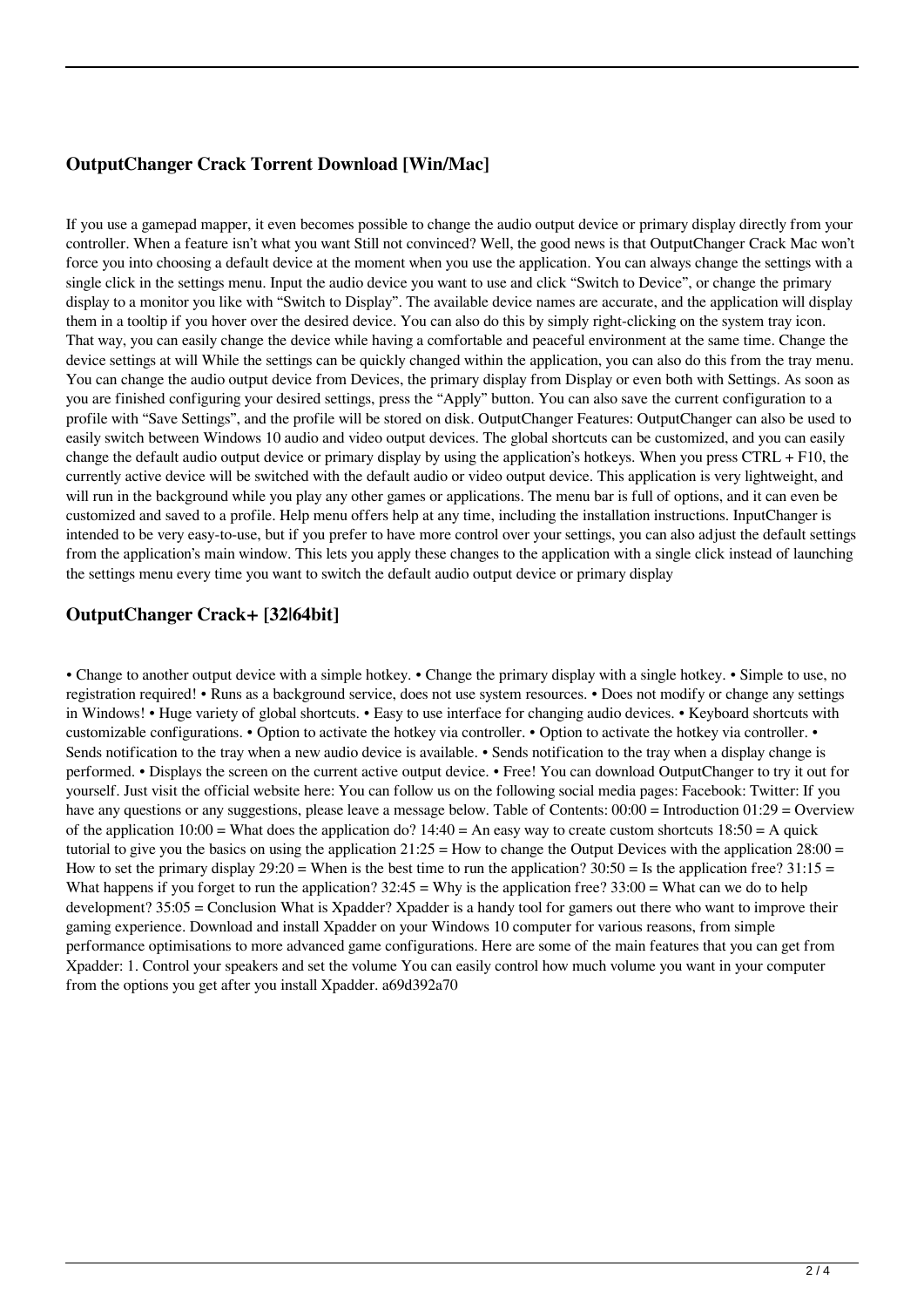### **OutputChanger X64**

InputChanger Features: Hotkeys for audio output devices and monitor display: CTRL + F10 to cycle between all possible audio output devices. CTRL + F10 + [function key] to change audio output device. CTRL + F10 + [Monitor] to change monitor display. Configurable hotkeys: There are many hotkey combinations for this application. You can use any key combination that you like, but the hotkey cannot be CTRL, ALT or WIN, and it cannot be a function key. The list of the supported hotkeys is here:  $R2$  = Rewind L2 = Fast Forward F10 = Switch to another audio device F10 + [function key] = Change audio output device  $F10 + [Montior] = Switch monitor display P = Mute Use StatusBar to display the result To make monitoring your audio outputs$ easier, OutputChanger displays the audio output status in the system tray. The application also includes a StatusBar window, which can be displayed on top of all other Windows windows. This way, you don't have to switch between different windows to monitor all your audio outputs. OutputChanger can be installed on Windows 8/8.1 and Windows 10 at the official website. { m\_word = w.Name; } } } class WoMain { public static void Main(String[] args) { string[] str = { "a", "aa", "ab", "xyz", "aaab" }; Dictionary dic = new Dictionary(); WoInfo w1 = new WoInfo("P","1st"); w1.Num = str.Length - 1; w1.Word = new StringBuilder(20).Append("b").Append(str).ToString(); WoInfo w2 = new WoInfo("P","2nd"); w2.Num = str.Length

#### **What's New In OutputChanger?**

• Automatically detects the best audio device for each application • Allows you to toggle between the primary and secondary display devices • Compatible with all the major and minor keyboard shortcuts Does it have a similar function like Psiphon? Does it capture audio and push it to other devices and have different modes? It will be great if you can make me an app for smartphone and switch audio devices and push it to smartphone. Because there are many people who don't have access for Internet. And it's some inconvenience for me. Yes, this does what psiphon. But I don't know about the audio devices of your phone. ---- Update: There is a similar application which is called "Utility which improves the experience of changing audio output devices and desktop displays" that lets you switch audio devices and displays. I wrote this app only to support my brother, who loves movies but does not care for technology at all, much less and yet his PC does not have the audio output software he needs. He won't even be able to hear my conversations from his end with his game interface running. For me, this is a blessing. He won't even bother to try to manage the volume. The naming and aesthetics may be different, but functionality is the same. He does not need to register for an account or download anything and he will get to enjoy my newly written application while still being able to manage his audio output device and primary display without any problems. If I have time, I'll add more features like generating a PIN and auto-updating. If I have time, I'll add more features like generating a PIN and auto-updating. Right now it's a quick and dirty setup, but the switch works well enough on my system so I'm not bothered about getting fancy. This application can monitor the audio system events and push the event to your desktop (in case the audio system doesn't keep a log file). After installation, you may use your mouse to toggle between displays on a per application basis. However, if you want it to work continuously, you'll have to use CTRL + A. CTRL + B will automatically restart all applications to their first display. I can easily configure two hotkeys in the app to switch audio devices and toggle primary display. The hotkeys support any combination of CTRL, ALT, and WIN keys. You can also configure another hotkey for auto